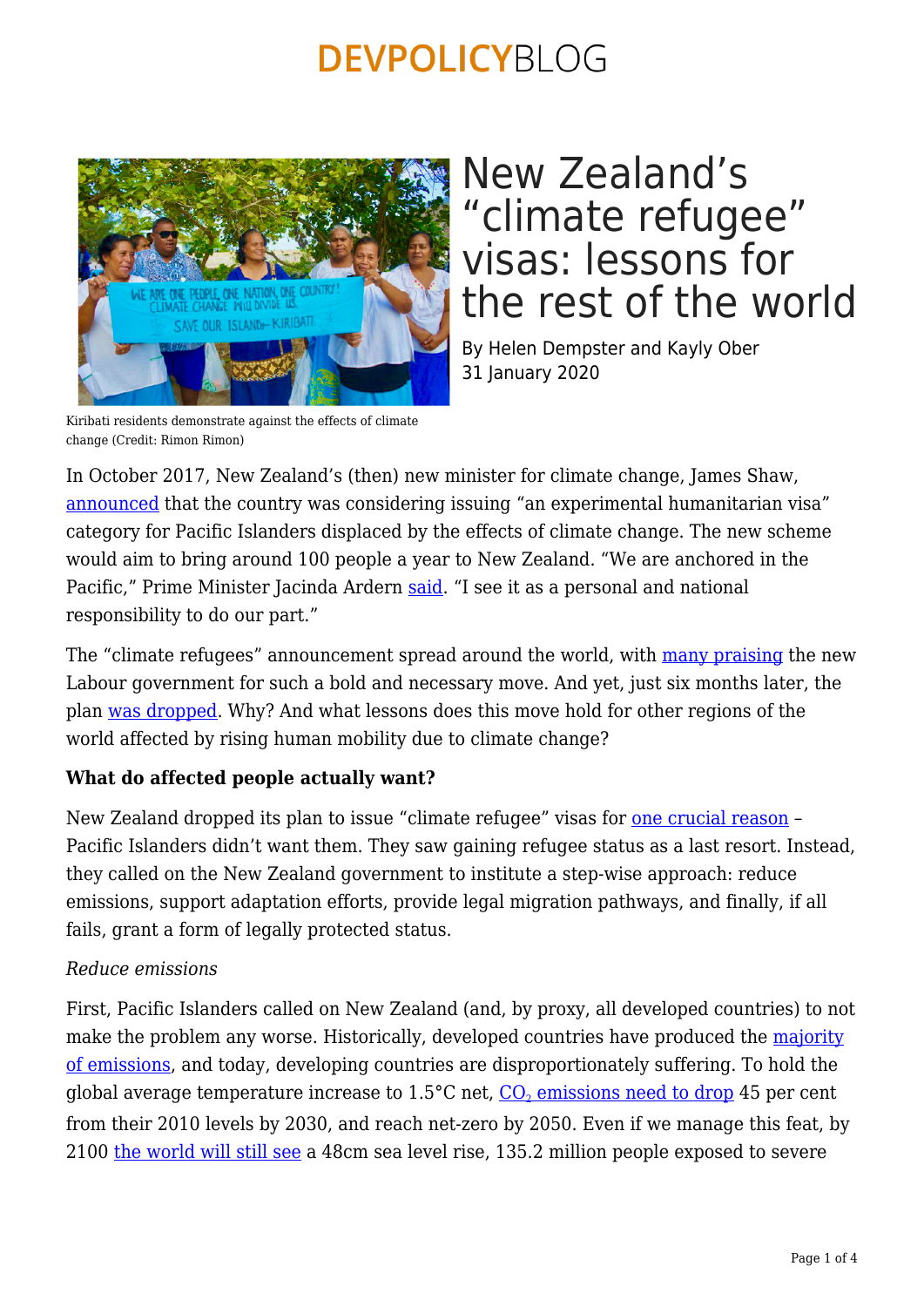drought, and reductions in crop yields (to name just a few impacts). As illustrated at COP 25, today's policy context makes it difficult to imagine even being able to hold at this level of emissions. Policymakers must accept that adaptation will be necessary.

#### *Support adaptation efforts*

Second, Pacific Islanders want help to stay in their homelands. Many, especially indigenous people, see migrating as a disruption of ancestral livelihoods and [cultural loss](https://www.vice.com/en_us/article/43kje3/climate-change-isnt-just-taking-indigenous-pacific-islanders-homes-its-taking-our-identities). Instead, they want developed countries to support developing countries to adapt to climate change. This adaptation will not come cheap: estimates range from [US\\$140–US\\$300 billion needed per](https://climateanalytics.org/media/agr2016.pdf) [year.](https://climateanalytics.org/media/agr2016.pdf) In 2016, only [US\\$22 billion](https://climatepolicyinitiative.org/wp-content/uploads/2017/10/2017-Global-Landscape-of-Climate-Finance.pdf) was provided. Efforts like the World Resources Institute's ["Adaptation Finance Accountability Initiative](https://www.wri.org/our-work/project/adaptation-finance-accountability-initiative)", which tracks financial flows and supports civil society efforts to participate in adaptation finance decisions, may help with the funding problem. What to spend it on is another issue.

There are many adaptation options that may enable people to stay, such as providing more drought- or flood-resistant crops and/or access to alternative livelihoods outside of agriculture, but the right response depends on the context and what is "driving" displacement. It may be more helpful to start with the principle that [movement will be likely](https://assets.publishing.service.gov.uk/government/uploads/system/uploads/attachment_data/file/287717/11-1116-migration-and-global-environmental-change.pdf) (and necessary in some cases), so what would [adaptation in a highly mobile world](https://adaptationwithoutborders.org/) look like? Realistically, adaptation means investing in disaster risk reduction (DRR) efforts and urban planning for megacities and secondary cities, which will see high rates of migration. It also means ensuring that existing social protection measures are mobile, so that access is continuous and less onerous.

### *Provide legal migration pathways*

Third, if it is necessary for people to move, Pacific Islanders called on developed countries to provide ["opportunities to migrate with dignity](https://www.abc.net.au/news/2014-09-05/pacific-islanders-reject-calls-for-27climate-refugee27-status/5723078)", avoiding the stigma of being "refugees" *per se*. This will require the creation of three complementary pathways: bilateral/regional labour migration opportunities, humanitarian visas, and planned relocation/managed retreat.

On the first, Australia and New Zealand are already [world leaders](https://www.cgdev.org/blog/pacific-skills-partnership-improving-aptc-meet-skills-needed-in-region) in providing labour migration opportunities to low-, medium-, and high-skilled workers from across the Pacific. Seasonal Worker Programs in [Australia](https://www.employment.gov.au/seasonal-worker-programme) and [New Zealand](https://www.immigration.govt.nz/about-us/research-and-statistics/research-reports/recognised-seasonal-employer-rse-scheme) have formalised and extended the informal, and sometimes illegal, schemes of the past, and are a first step towards an integrated "skilled" labour market in the region. Institutions like the Australia Pacific Training Coalition (APTC) provide Pacific Islanders with Australian-recognised qualifications based on skills needs in both countries. These are excellent models on which to build –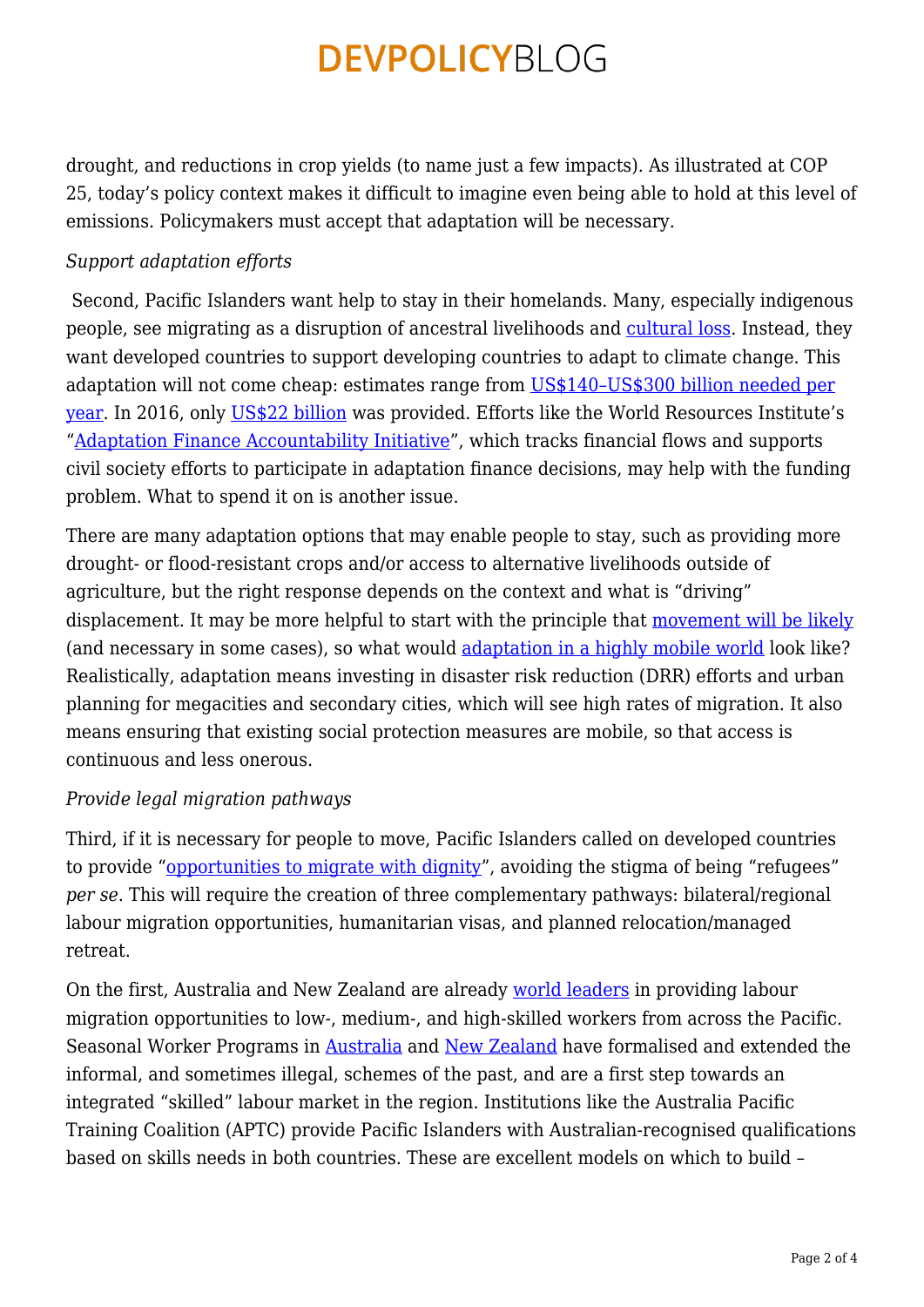giving Pacific Islanders the ability to move safely and in a way that benefits all parties involved, without waiting for the impacts of climate change to take even greater hold. The design and execution of these schemes also provides a tried and tested way to promote lowand semi-skilled labour migration in other regions of the world. For example, the United Kingdom could mitigate the impact of climate change in Bangladesh by [providing locals with](https://www.cgdev.org/publication/sharing-responsibility-rohingya-crisis) [training and migration opportunities.](https://www.cgdev.org/publication/sharing-responsibility-rohingya-crisis)

On the second, governments need to open and expand humanitarian visas. There's an opportunity in extending existing mechanisms, such as the US "[Temporary Protected](https://www.uscis.gov/humanitarian/temporary-protected-status) [Status"](https://www.uscis.gov/humanitarian/temporary-protected-status) scheme or [Brazil's "humanitarian visas"](https://www.fmreview.org/sites/fmr/files/FMRdownloads/en/community-protection/jubilut-andrade-madureira.pdf), which have already provided safe pathways for Haitians and Syrians. These schemes would facilitate free movement immediately after a disaster, although for a time-limited period. Recently, there has been a surge in interest in creating [new visa schemes entirely](https://www.markey.senate.gov/news/press-releases/senator-markey-introduces-first-of-its-kind-legislation-to-address-climate-refugee-crisis).

On the third, we need to be realistic that unless we cut emissions dramatically and rapidly, some form of internal planned relocation/managed retreat will be necessary. In fact, a recent study finds that we have been severely underestimating the amount of sea-level rise, [predicting](https://www.nytimes.com/interactive/2019/10/29/climate/coastal-cities-underwater.html) that some 150 million people are now living on land that will be below the hightide line by 2050. Here, planning proactively and with community buy-in is the only sensible way forward. Again, the Pacific Islands are [world-leaders in this respect](https://www.fmreview.org/GuidingPrinciples20/connell-coelho). Fiji has agreed to [National Relocation Guidelines](https://www.refworld.org/docid/5c3c92204.html) that provide guidance for both the government and communities affected by slow- and sudden-onset hazards. And Vanuatu's Ministry of Climate Change Adaptation has prepared a [National Policy on Climate Change and Disaster-Induced](https://www.iom.int/sites/default/files/press_release/file/iom-vanuatu-policy-climate-change-disaster-induced-displacement-2018.pdf) [Displacement](https://www.iom.int/sites/default/files/press_release/file/iom-vanuatu-policy-climate-change-disaster-induced-displacement-2018.pdf), which aims to ensure "movement takes place with dignity and with appropriate safeguards and human rights protections in place".

#### *Grant "refugee" status*

And finally, if the above efforts fail, a legally protected status may need to be provided. The New Zealand government acknowledged that if global emissions targets were missed and rising ocean levels threatened the islands, the issue may "[take on greater urgency"](https://www.news24.com/Green/News/new-zealand-cools-on-climate-refugee-plan-20180316). Given the expert views discussed above, amending the 1951 Refugee Convention to include "climate refugees" may be more trouble than it's worth. However, to provide comprehensive and rights-respecting support, the world will need something with the same amount of recognition and impact. As mentioned above, humanitarian visas may fill the gap partially. However, as current politics show [these may be on the chopping block if less sympathetic](https://www.washingtonpost.com/news/monkey-cage/wp/2018/08/07/by-ending-temporary-protected-status-for-half-a-million-people-trump-has-probably-increased-illegal-migration/) [leaders are in charge](https://www.washingtonpost.com/news/monkey-cage/wp/2018/08/07/by-ending-temporary-protected-status-for-half-a-million-people-trump-has-probably-increased-illegal-migration/). Existing iterations of humanitarian visas need to strengthened, with very real advantages to [creating pathways towards citizenship,](https://www.dallasnews.com/news/immigration/2019/10/28/we-cant-continue-in-this-limbo-salvadorans-praise-work-permit-extensions-but-want-more/) for example. Various other policy options have been well discussed in [other documents,](http://www.europarl.europa.eu/RegData/etudes/etudes/join/2011/462422/IPOL-LIBE_ET(2011)462422_EN.pdf) so we will not repeat them